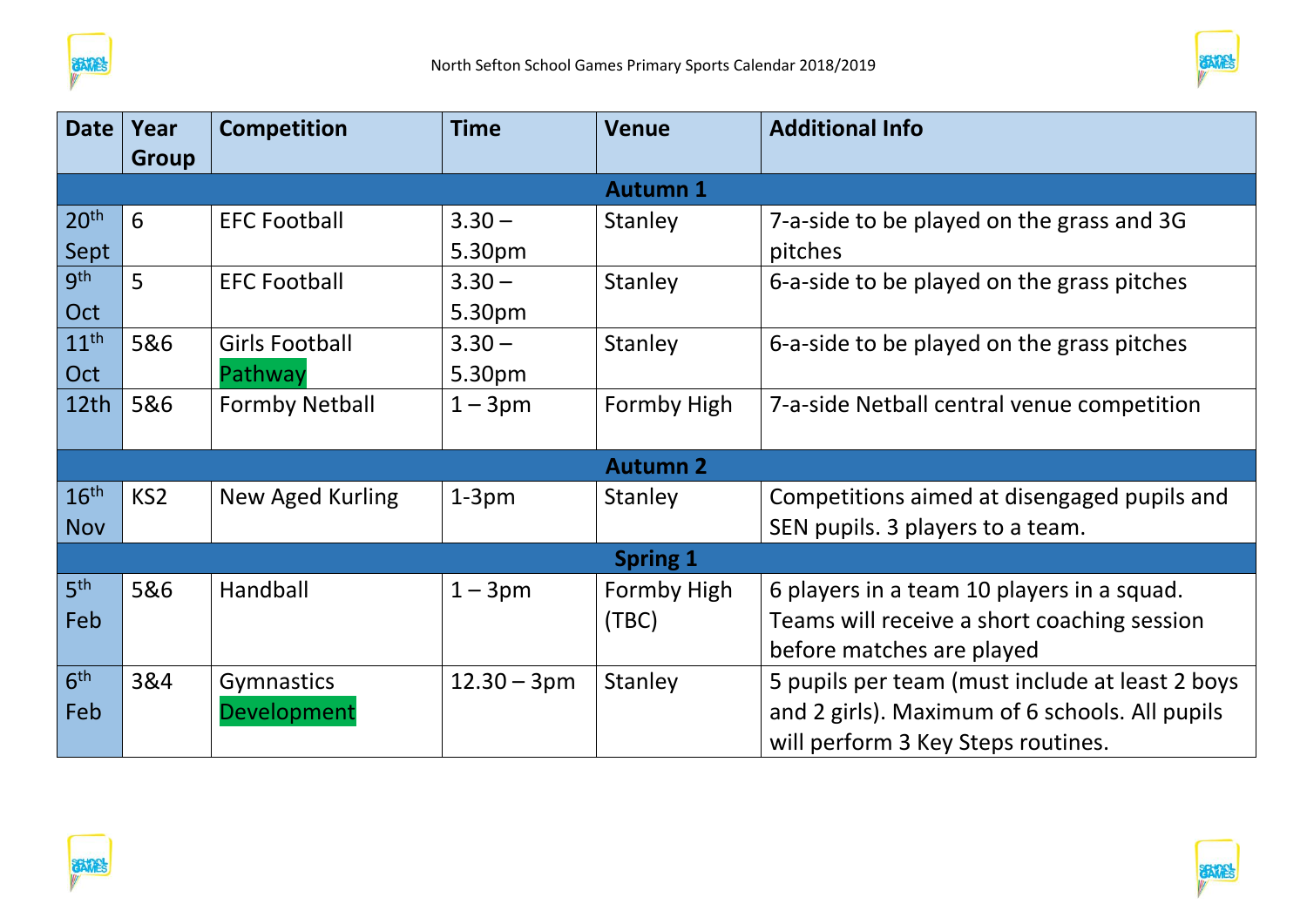



| 13 <sup>th</sup> | 3&4             | <b>Gymnastics</b>     | $12.30 - 3pm$ | Stanley         | 5 pupils per team (must include at least 2 boys   |  |  |
|------------------|-----------------|-----------------------|---------------|-----------------|---------------------------------------------------|--|--|
| Feb              |                 | Pathway               |               |                 | and 2 girls). Maximum of 6 schools. All pupils    |  |  |
|                  |                 |                       |               |                 | will perform 3 Key Steps routines.                |  |  |
|                  |                 |                       |               | <b>Spring 2</b> |                                                   |  |  |
| 28 <sup>th</sup> | 5&6             | Sportshall athletics  | $3.30 -$      | Greenbank       | Maximum of 2 track and 2 field events per         |  |  |
| Feb              |                 | Small schools         | 5.30pm        | <b>High</b>     | pupil.                                            |  |  |
|                  |                 |                       |               |                 | Top 2 schools progress to the final               |  |  |
| 6 <sup>th</sup>  | 5&6             | Sportshall athletics  | $3.30 -$      | Greenbank       | Winning school progresses to Level 3 School       |  |  |
| Feb              |                 | <b>Primary Final</b>  | 5.30pm        | <b>High</b>     | <b>Games Final</b>                                |  |  |
| 19 <sup>th</sup> | 3               | <b>EFC Football</b>   | $1 - 3pm$     | Stanley         | 5-a-side to be played on the astro turf/grass     |  |  |
| Mar              |                 |                       |               |                 |                                                   |  |  |
| 29 <sup>th</sup> | 5&6             | <b>Formby Netball</b> | $1 - 3pm$     | Formby High     | 7-a-aside Netball central venue competition       |  |  |
| Mar              |                 |                       |               |                 |                                                   |  |  |
|                  |                 |                       |               |                 |                                                   |  |  |
| 4 <sup>th</sup>  | $\mathbf{1}$    | <b>EFC Football</b>   | $1 - 3pm$     | Stanley         | 5-a-side to be played on the astro turf/grass     |  |  |
| April            |                 |                       |               |                 |                                                   |  |  |
|                  | <b>Summer 1</b> |                       |               |                 |                                                   |  |  |
| 30 <sup>th</sup> | $\overline{4}$  | <b>EFC Football</b>   | $1 - 3pm$     | Stanley         | 5-a-side to be played on the astro turf/grass     |  |  |
| April            |                 |                       |               |                 |                                                   |  |  |
|                  |                 |                       |               |                 |                                                   |  |  |
| gth              | $\overline{2}$  | <b>EFC Football</b>   | $3.30 -$      | Stanley         | 5-a-side to be played on the astro turf or in the |  |  |
| <b>May</b>       |                 |                       | 5.30pm        |                 | Sportshall                                        |  |  |



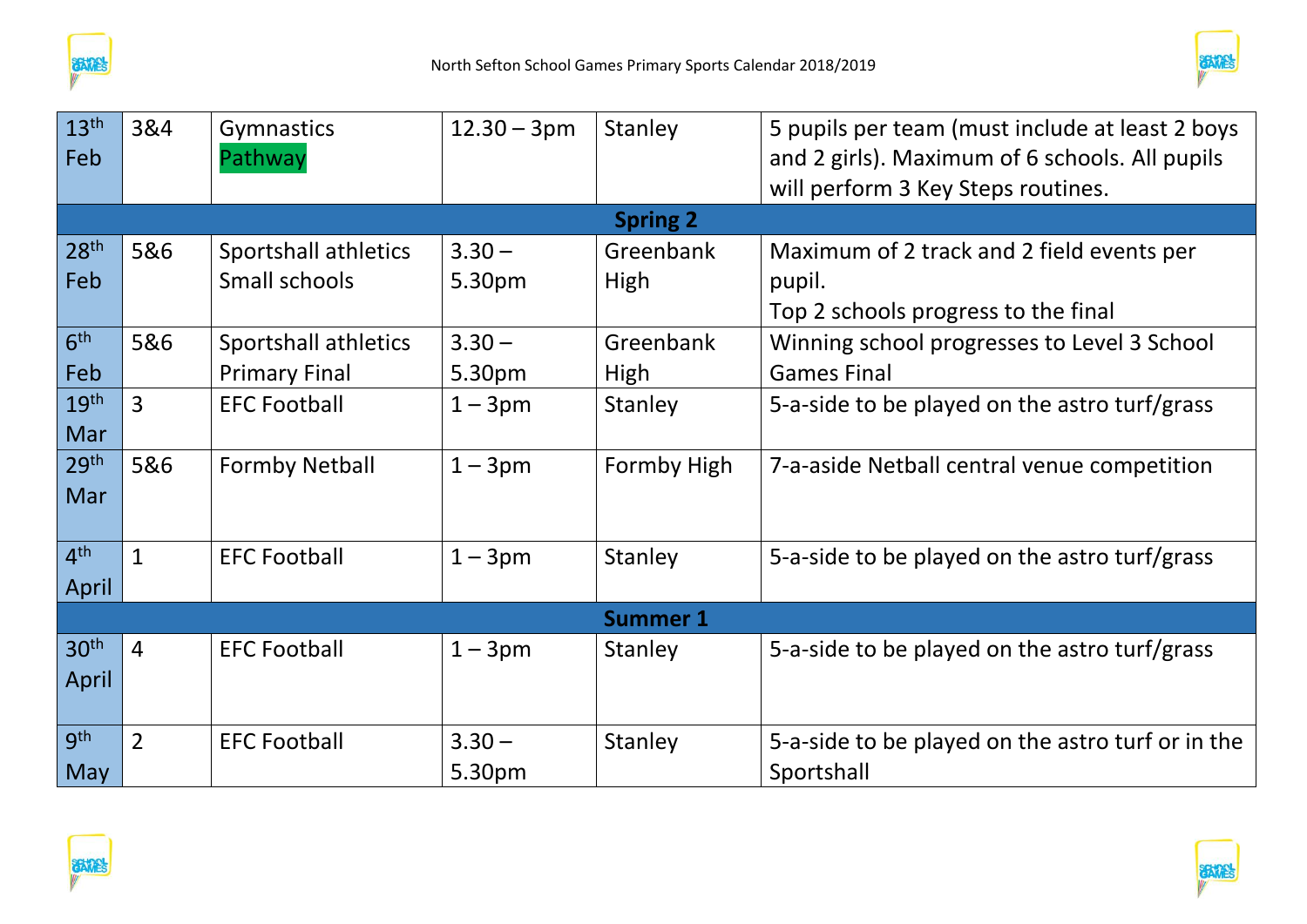



| 17 <sup>th</sup> | 5&6     | <b>Quicksticks Hockey</b> | $1 - 3pm$             | Greenbank              | 4-a-side to be played on the astro turf         |
|------------------|---------|---------------------------|-----------------------|------------------------|-------------------------------------------------|
| May              |         | Development               |                       |                        |                                                 |
|                  |         |                           |                       |                        |                                                 |
| 24 <sup>th</sup> | $3 - 6$ | <b>Cross Country</b>      | $4 - 5.30$ pm         | Stanley                | 4 boys and 4 girls maximum from each year       |
| May              |         |                           |                       |                        | group. Individual and team awards.              |
|                  |         |                           |                       |                        | Yrs 3&4 run approx. 1000m                       |
|                  |         |                           |                       |                        | Yrs 5&6 run approx. 1500m                       |
|                  |         |                           |                       | <b>Summer 2</b>        |                                                 |
| 5 <sup>th</sup>  | 5&6     | <b>Boys Cricket</b>       | $12.30 -$             | <b>S&amp;A Cricket</b> | 8-a-side. Maximum or 12 teams. Winners          |
| June             |         |                           | 4.30pm                |                        | progress to Sefton Finals (Friday 9th June)     |
| 12 <sup>th</sup> | 5&6     | <b>Girls Cricket</b>      | $12.30 -$             | <b>S&amp;A Cricket</b> | 8-a-side. Maximum of 12 teams. Winners          |
| June             |         |                           | 4.30pm                |                        | progress to Lancashire finals                   |
| 13 <sup>th</sup> | 3&4     | <b>Tennis Reds</b>        | $9.30 - 12 \text{pm}$ | <b>North Meols</b>     | 4 pupils per team (2 boys and 2 girls). Winners |
| June             |         | Pathway                   |                       | <b>Tennis Centre</b>   | progress to Level 3 School Games Final          |
| 13 <sup>th</sup> | 3&4     | <b>Tennis Reds</b>        | $9.30 - 12 \text{pm}$ | <b>North Meols</b>     | 4 pupils per team (2 boys and 2 girls). Winners |
| June             |         | Development               |                       | <b>Tennis Centre</b>   | progress to Level 3 School Games Final          |
| 20 <sup>th</sup> | 5&6     | <b>Quad Kids</b>          | $12.30 - 3pm$         | <b>Stanley High</b>    | 10 pupils per team (5 boys, 5 girls). Winners   |
| June             |         |                           |                       |                        | progress to Level 3 School Games Final          |
| 25 <sup>th</sup> | $3 - 6$ | Tri Golf                  | $1 - 3pm$             | Formby Hall            | 10 pupils per team (5 boys, 5 girls). Winners   |
| June             |         |                           |                       | <b>Golf Club</b>       | progress to Level 3 School Games Final          |